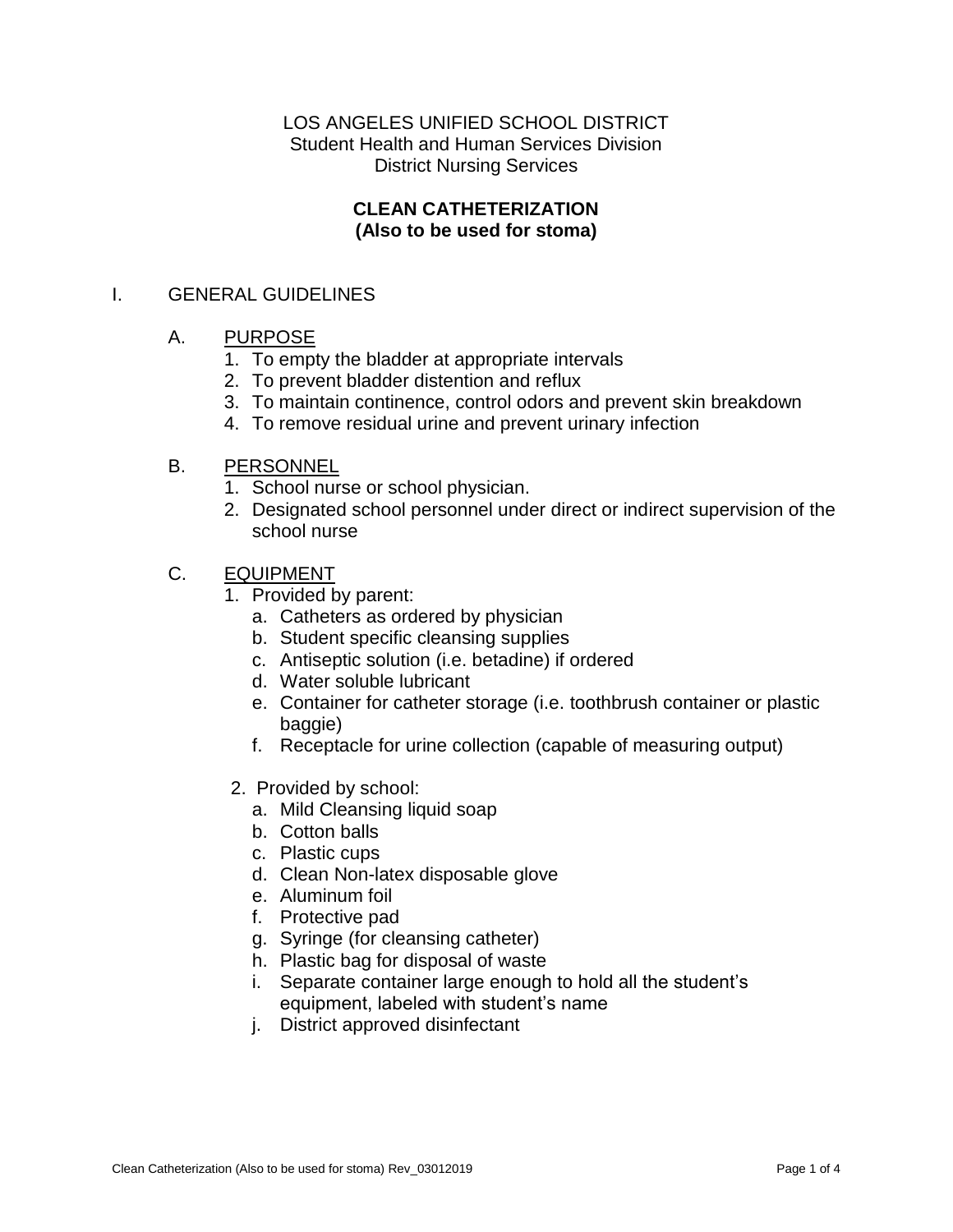# II. PROCEDURE

| <b>ESSENTIAL STEPS</b>                                                                                                                                                                                                                                                                                                                                                                                                                                                                                                                                                                                                                                                                                         | <b>KEY POINTS AND PRECAUTIONS</b>                                                                                                                                                                                                                                                                                                                                                                                                                                                                                                                                                                                                                   |
|----------------------------------------------------------------------------------------------------------------------------------------------------------------------------------------------------------------------------------------------------------------------------------------------------------------------------------------------------------------------------------------------------------------------------------------------------------------------------------------------------------------------------------------------------------------------------------------------------------------------------------------------------------------------------------------------------------------|-----------------------------------------------------------------------------------------------------------------------------------------------------------------------------------------------------------------------------------------------------------------------------------------------------------------------------------------------------------------------------------------------------------------------------------------------------------------------------------------------------------------------------------------------------------------------------------------------------------------------------------------------------|
| 1. Wash hands thoroughly.                                                                                                                                                                                                                                                                                                                                                                                                                                                                                                                                                                                                                                                                                      |                                                                                                                                                                                                                                                                                                                                                                                                                                                                                                                                                                                                                                                     |
| 2. Place aluminum foil on clean flat surface<br>and assemble equipment in a private<br>location.                                                                                                                                                                                                                                                                                                                                                                                                                                                                                                                                                                                                               | Provide privacy; avoid unnecessary<br>exposure. Have adequate light source<br>available.                                                                                                                                                                                                                                                                                                                                                                                                                                                                                                                                                            |
| 3. Place a protective pad under the<br>buttocks if student is lying down or<br>sitting on a solid surface to minimize<br>contamination.                                                                                                                                                                                                                                                                                                                                                                                                                                                                                                                                                                        | This prevents soiling the surface beneath the<br>student.<br>If student is soiled, clean student and change<br>gloves.<br>Never leave student unattended.                                                                                                                                                                                                                                                                                                                                                                                                                                                                                           |
| 4. Put on gloves.                                                                                                                                                                                                                                                                                                                                                                                                                                                                                                                                                                                                                                                                                              |                                                                                                                                                                                                                                                                                                                                                                                                                                                                                                                                                                                                                                                     |
| 5A. FOR FEMALE<br>a. Female student may lie on her back<br>with knees flexed and separated.<br>b. If able, she may sit on toilet with legs<br>opened wide.<br>c. Separate the labia and hold open<br>with fingers.<br>d. Cleanse meatus from the top of the<br>labia toward the rectum. Clean three<br>times: once down each side, and<br>once down the middle. Use a clean<br>cotton ball or towelette each time.<br>e. Lubricate the tip of the catheter<br>(non-lubricated type).<br>Holding catheter 3 inches from the<br>f.<br>tip, insert gently into urinary meatus,<br>downward and backward, until urine<br>flows. If resistance is felt, rotate<br>catheter gently and advance until<br>urine flows. | Female urethra is short and straight.<br>This step allows visualization of urinary<br>meatus.<br>Start from the labia farthest from you, this<br>technique prevents infection.<br>If using pink soap, cleanse meatus again<br>(3 times) with water.<br>Place other end of catheter into urine<br>receptacle or over toilet.<br>Continue holding labia open until catheter is<br>inserted.<br>Be sure to locate urethra and not vaginal<br>opening when inserting catheter. Do not<br>force. Instruct student to take deep breaths<br>to promote relaxation of the perineal muscle,<br>and allow catheter to be inserted with<br>minimal resistance. |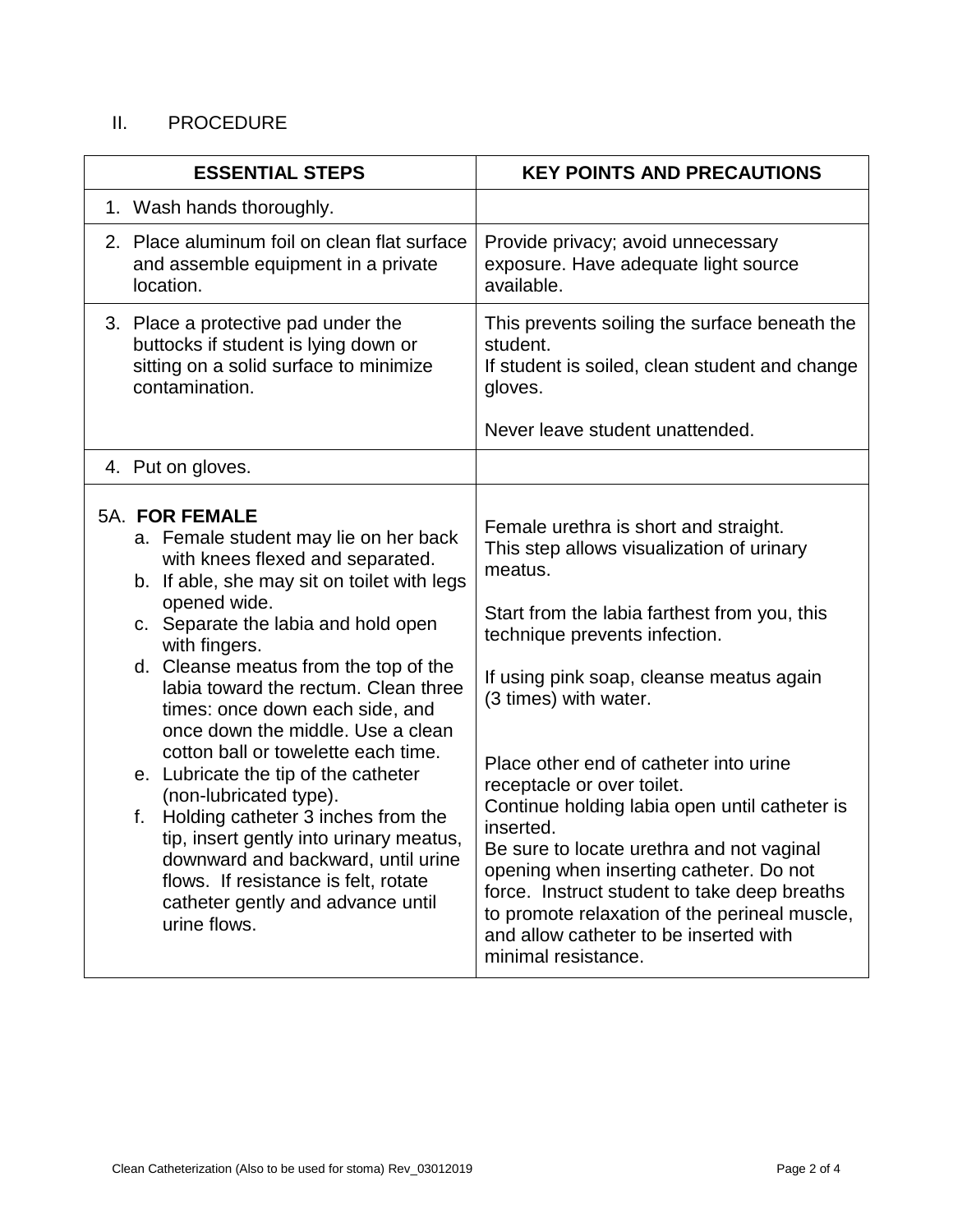| <b>ESSENTIAL STEPS</b>                                                                                                                                                                                                                                                                                                                                                                                                                                                                                                             | <b>KEY POINTS AND PRECAUTIONS</b>                                                                                                                                                                                                             |
|------------------------------------------------------------------------------------------------------------------------------------------------------------------------------------------------------------------------------------------------------------------------------------------------------------------------------------------------------------------------------------------------------------------------------------------------------------------------------------------------------------------------------------|-----------------------------------------------------------------------------------------------------------------------------------------------------------------------------------------------------------------------------------------------|
| <b>5B. FOR MALE</b><br>a. Male student may sit up, lie down or<br>stand.<br>b. Lubricate the tip of the catheter.<br>c. Hold the penis below the glans, upright<br>and at right angle to the student's body.<br>d. Cleanse the glans using circular motion,<br>beginning at the urethral opening and<br>moving away from the meatus toward<br>the base of the penis.<br>e. Insert the catheter gently into urinary<br>meatus until urine flows. If resistance is<br>felt, rotate catheter gently and advance<br>until urine flows. | This maneuver straightens the penile<br>urethra and facilitates catheterization.<br>If student is not circumcised, retract the<br>foreskin.                                                                                                   |
|                                                                                                                                                                                                                                                                                                                                                                                                                                                                                                                                    | Place other end of catheter into urine<br>receptacle or over toilet. Do not force.<br>Instruct student to take deep breaths to<br>promote relaxation of the perineal<br>muscle, and allow catheter to be inserted<br>with minimal resistance. |
|                                                                                                                                                                                                                                                                                                                                                                                                                                                                                                                                    | If not circumcised, pull the foreskin over<br>the glans after catheter is removed.                                                                                                                                                            |
| <b>5C. FOR STOMA</b><br>a. Cleanse around stoma using circular<br>motion away from center. Use a<br>separate cotton ball or towelette.<br>b. Lubricate tip of catheter.<br>c. Insert catheter into the stoma until urine<br>flows. Insert catheter approximately $\frac{1}{2}$ -<br>1 inch further. Hold catheter in place<br>until urine ceases to flow.<br>d. When urine flow stops, pinch the<br>catheter and withdraw it gently and<br>slowly.                                                                                 | Use a separate cotton ball or towelette if<br>necessary to clean site more than once.<br>Follow specific Healthcare Provider's<br>order for irrigation if necessary.                                                                          |
| Hold catheter in place until urine ceases to<br>6.<br>flow.<br>7. When urine flow stops, pinch the catheter and<br>withdraw gently and slowly.                                                                                                                                                                                                                                                                                                                                                                                     | It is essential to empty the bladder<br>completely.<br>Discard single use catheter in the trash<br>bag, or place reusable catheters back on<br>the foil (to be cleaned for next use).                                                         |
| 8. Make sure student is dry and comfortable.<br>Assist with dressing, if necessary.                                                                                                                                                                                                                                                                                                                                                                                                                                                | Never leave student unattended.                                                                                                                                                                                                               |
| 9. Remove and discard gloves.<br>Assist student off the changing table                                                                                                                                                                                                                                                                                                                                                                                                                                                             | Ensure student is secured in wheelchair<br>or in a safe location.<br>Never leave student unattended.                                                                                                                                          |
| 10. Wash hands and put on clean gloves.                                                                                                                                                                                                                                                                                                                                                                                                                                                                                            | Wear disposable gloves for handling<br>used equipment.                                                                                                                                                                                        |